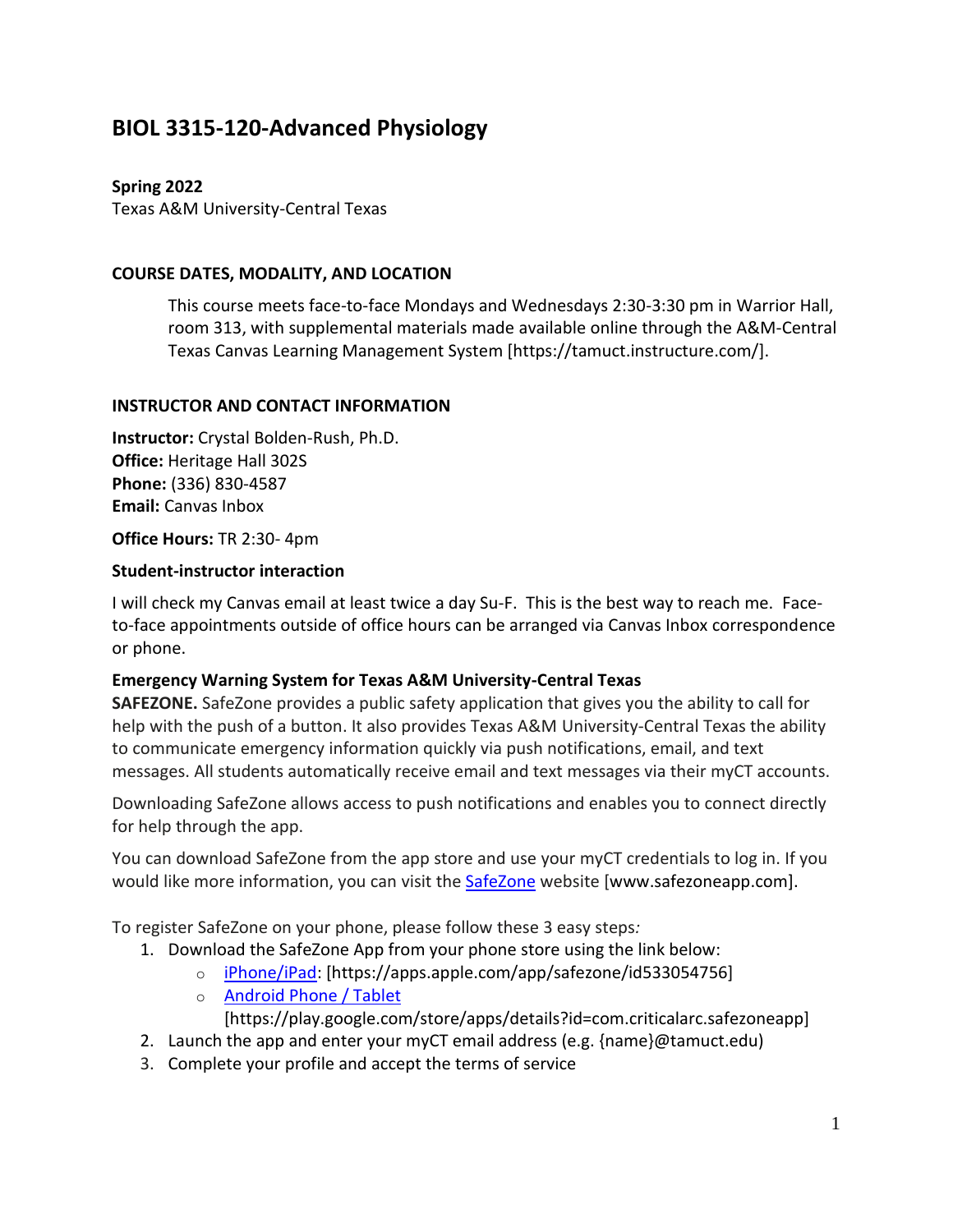#### **COURSE INFORMATION**

#### **Course Overview and description**

Study human physiology at the biochemical, cellular, tissue, and organ level. Designed for upper division science and nursing majors. Prerequisite(s): BIOL 1406.

#### **Course Objective or Goal**

To understand the physiological processes of the human body, how these processes are integrated and how, when, and why these processes malfunction, causing disease or disorder in the human body.

#### **Student Learning Outcomes**

Students will:

- a. Use quantitative information to evaluate and understand physiological processes.
- b. Describe the interactive functions of key homeostatic mechanisms.
- c. Describe cellular activity using chemical and physical principles.
- d. Relate cellular activity to the functioning of specific body tissues and organs.
- e. Distinguish between normal physiological changes and common pathological changes in the body.

### **Required Reading and Textbook(s)**

Watson, C. 2015. Human Physiology. Jones and Bartlett Learning, Burlington, MA. ISBN:

9781284035179

#### **COURSE REQUIREMENTS**

Course Requirements:

| Lecture Exams            | 25% |
|--------------------------|-----|
| Final Comprehensive Exam | 25% |
| Assignments              | 20% |
| Participation/Discussion | 15% |
| Quizzes                  | 15% |

- Chapter Preview Homework Assignments are designed to targe SLOs b, c, and d. Chapter Case Study Discussions are designed to target SLOs a and e. All assessments, quizzes and exams, are designed to target SLOs a-e.
- Please see Rubrics at the end of this document.

### **Grading Criteria Rubric and Conversion**

### *Grading Scheme*

**A 4.00 (90+%)** Achievement that is outstanding relative to the level necessary to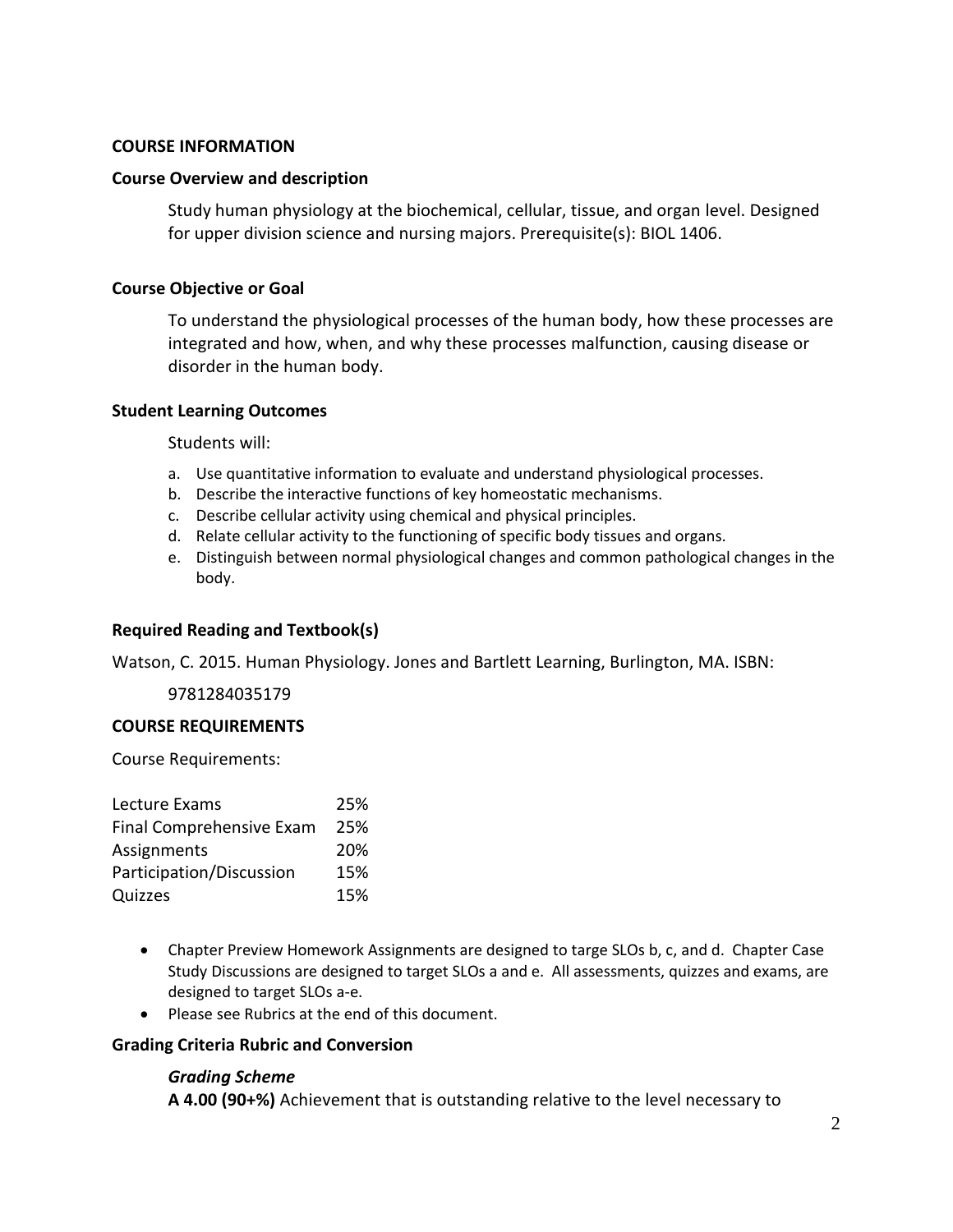meet course requirements.

**B 3.00 (80-89%)** Achievement that is significantly above the level necessary to meet course requirements.

**C 2.00 (70-79%)** Achievement that meets course requirements in every respect. **D 1.00 (60-69%)** achievement that is worthy of credit even though it fails to fully meet the course requirements.

**F 0.00 (<60%)** Represents failure and signifies that the work was either (1) completed but at a level of achievement that is not worthy of credit or (2) was not completed and there was no agreement between the instructor and the student that the student would be awarded an "I" (Incomplete).

**I (Incomplete)** The "I" shall be assigned at the discretion of the instructor when, due to extraordinary circumstances the student was prevented from completing the work of the course on time. The assignment of an "I" is to remain on the transcripts until changed by the instructor or department. For all other students, work to make up an "I" must be submitted within one year of the last day of final examinations of the term in which the "I" was given; If not submitted by that time, then the "I" will automatically change to an "F".

*To obtain an incomplete you must have been doing passing work in the course.*

### **Posting of Grades**

I will grade tests and post the grades to Canvas on Sundays.

### **COURSE OUTLINE AND CALENDAR**

### **Complete Course Calendar**

| 18-21 Jan    | Course Introduction                          |
|--------------|----------------------------------------------|
|              | Chapter 1 Cellular Physiology                |
| 24-28 Jan    | Chapter 1 Preview HW due (M)                 |
|              | Chapter 1 Cellular Physiology (MW)           |
|              | Chapter 1 Case Study Canvas Discussion (W-F) |
| 31 Jan-4 Feb | Chapter 2 Preview HW due (M)                 |
|              | Chapter 1 Case Study Discussion (M)          |
|              | Chapter 2 Autonomic Nervous System (MW)      |
|              | Chapters 1 & 2 Review Quiz (Su)              |
| 7-11 Feb     | Chapter 3 Preview HW due (M)                 |
|              | Chapter 3 Endocrine Physiology (MW)          |
|              | Chapter 3 Case Study Canvas Discussion (W-F) |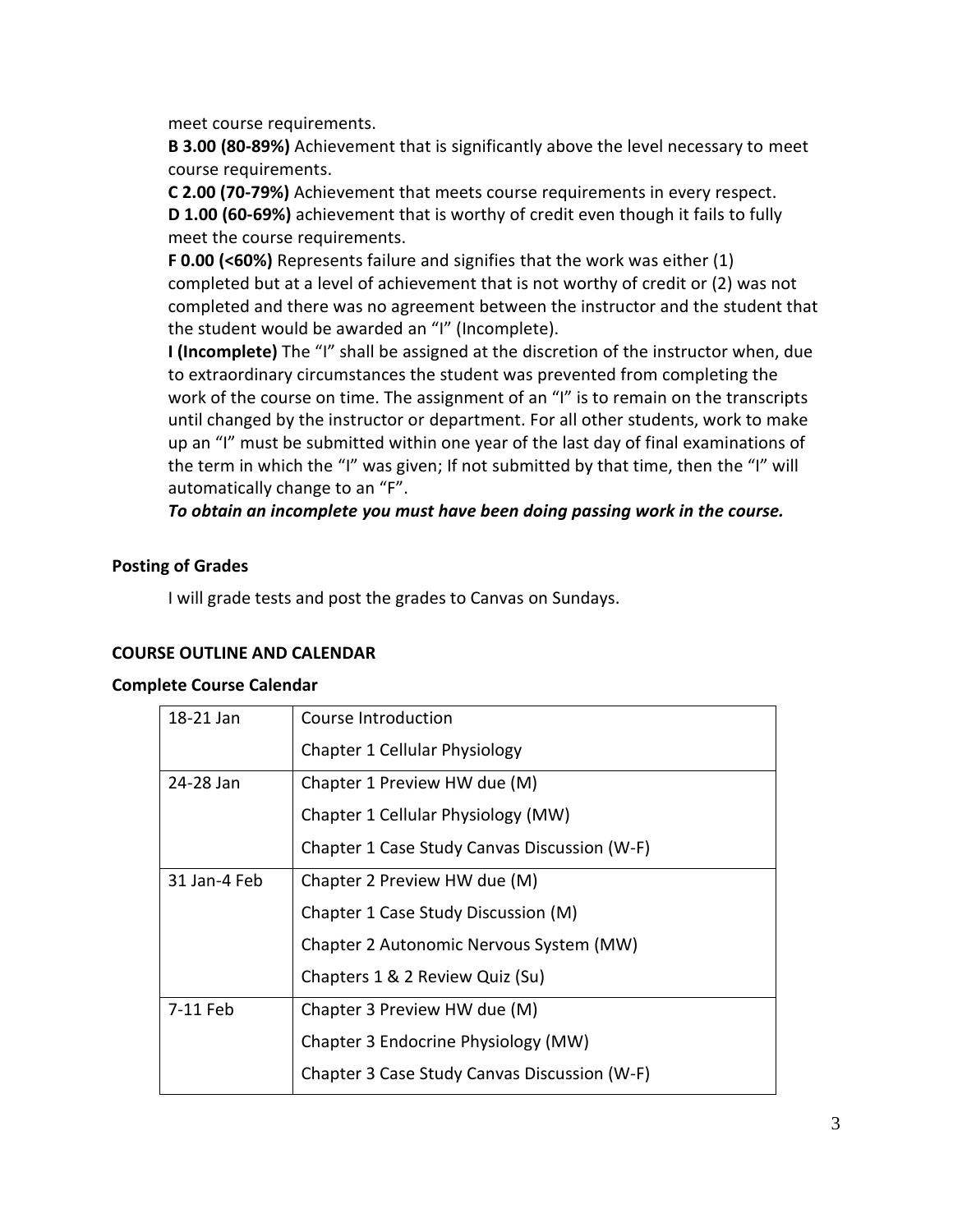| 14-18 Feb    | Chapter 4 Preview HW due (M)                             |
|--------------|----------------------------------------------------------|
|              | Chapter 3 Case Study Discussion (M)                      |
|              | Chapter 4 Immune System Physiology (MW)                  |
|              | Chapters 3 & 4 Review Quiz (Su)                          |
| 21-25 Feb    | Chapter 5 Preview HW due (M)                             |
|              | Chapter 5 Somatic Nervous System and Special Senses (MW) |
|              | Chapter 5 Case Study Canvas Discussion (W-F)             |
| 28 Feb-4 Mar | Chapter 5 Case Study Discussion (M)                      |
|              | Case Study Review Discussion (M)                         |
|              | Exam 1 (Chapters 1-5) (W)                                |
| 7-11 Mar     | Chapter 6 Preview HW due (M)                             |
|              | Chapter 6 The Digestive System (MW)                      |
|              | Chapters 5 & 6 Review Quiz (Su)                          |
| 14-18 Mar    | <b>Spring Break</b>                                      |
| 21-25 Mar    | Chapter 7 Preview HW due (M)                             |
|              | Chapter 7 Cardiovascular Physiology (MW)                 |
|              | Chapters 7 Case Study Canvas Discussion (W-F)            |
| 28 Mar-1 Apr | Chapter 8 Preview HW due (M)                             |
|              | Chapter 7 Case Study Discussion (M)                      |
|              | Chapter 8 Respiratory Physiology (MW)                    |
|              | Chapters 7 & 8 Review Quiz (Su)                          |
| 4-8 Apr      | Chapter 9 Preview HW due (M)                             |
|              | Chapter 9 Renal Physiology and Acid-Base Balance (MW)    |
|              | Chapter 9 Case Study Canvas Discussion (W-F)             |
| 11-15 Apr    | Chapter 10 Preview HW due (M)                            |
|              | Chapter 9 Case Study Discussion (M)                      |
|              | Chapter 10 Exercise Physiology (MW)                      |
|              | Chapters 9 & 10 Review Quiz (Su)                         |
| 18-22 Apr    | Case Study Review Discussion                             |
|              | Exam 2 (Chapters 6-10)                                   |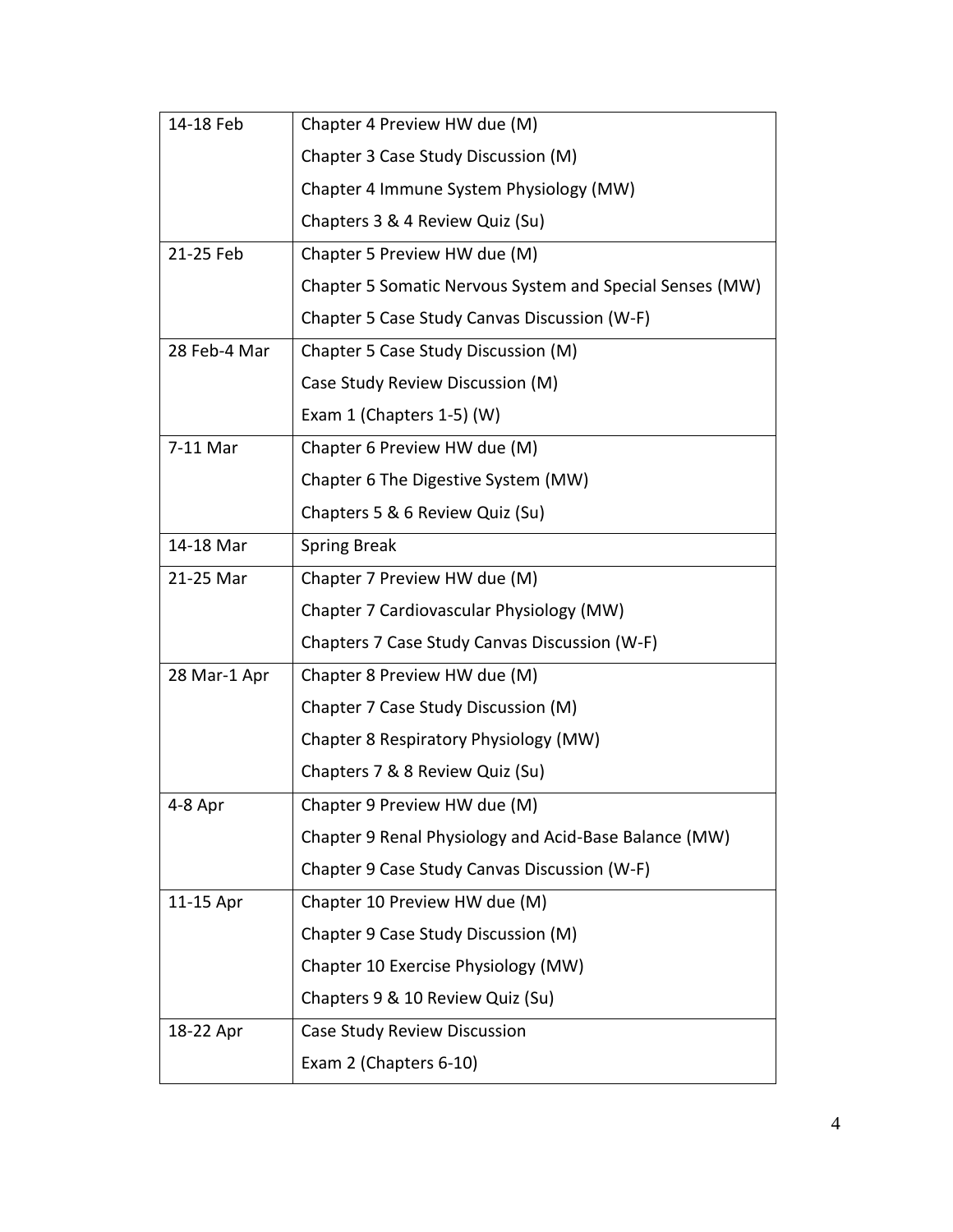| 25-29 Apr  | Chapter 11 Preview HW due (M)                      |
|------------|----------------------------------------------------|
|            | Chapter 11 Reproduction and Fetal Development (MW) |
|            | Chapter 11 Case Study Canvas Discussion (W-F)      |
| $2-6$ May  | Chapter 11 Case Study Discussion                   |
| $9-13$ May | Comprehensive Final Exam (Chapters 1-11)           |

### **Important University Dates**

[http://catalog.tamuct.edu/undergraduate\\_catalog/general](http://catalog.tamuct.edu/undergraduate_catalog/general-information/academic20calendars20and20final20exam20schedule/)[information/academic20calendars20and20final20exam20schedule/](http://catalog.tamuct.edu/undergraduate_catalog/general-information/academic20calendars20and20final20exam20schedule/)

**Exams.** The exams will be a mixture of matching, multiple choice and short answer, designed to provoke reflection, critical thought, and application of knowledge. You will receive a list of several sample or real exam questions ahead of time. You are encouraged to prepare for the exam by reviewing reading materials, outlining a draft of a response, and discussing these thoughts with your peers. You will then demonstrate your individual, integrated thoughts on the topic in a closed-book exam during the class period.

- 1. There will be no bathroom breaks allowed during any exam. Be sure that you address this issue before beginning an exam.
- 2. Any student needing to take an exam at a different time as rest of students due to sickness or other accommodations will receive a different version of exam. This includes sickness, special accommodations, etc…
- 3. All students needing special accommodations must submit an accommodation form from the Office of Access and Inclusion listing the specific accommodations needed. Students are responsible for scheduling their own exam times with the TAMUCT Testing Center.
- 4. Any student missing an exam in class for any other reason (i.e. illness, death in family, etc…) must provide documentation for missing the exam (e.g. doctor's note, obituary notice, etc…). Exams must be made up within one week of original scheduled date, no exceptions.
- 5. All backpacks and materials as well as cell phones, smart watches and other electronic devices, must be turned off and placed at the front of the room on test day.
- 6. Jackets, sweaters, etc must be placed in the front of the room on test day, unless otherwise indicated by teacher.

*Accommodated exams.* All students needing special accommodations must submit an accommodation form from the Office of Access and Inclusion (see above) listing the specific accommodations needed. Students are responsible for scheduling their own exam times with the TAMUCT Testing Center.

# **TECHNOLOGY REQUIREMENTS AND SUPPORT**

### **Technology Requirements**

This course will use the A&M-Central Texas Instructure Canvas learning management system. **We strongly recommend the latest versions of Chrome or Firefox browsers. Canvas no longer supports any version of Internet Explorer.**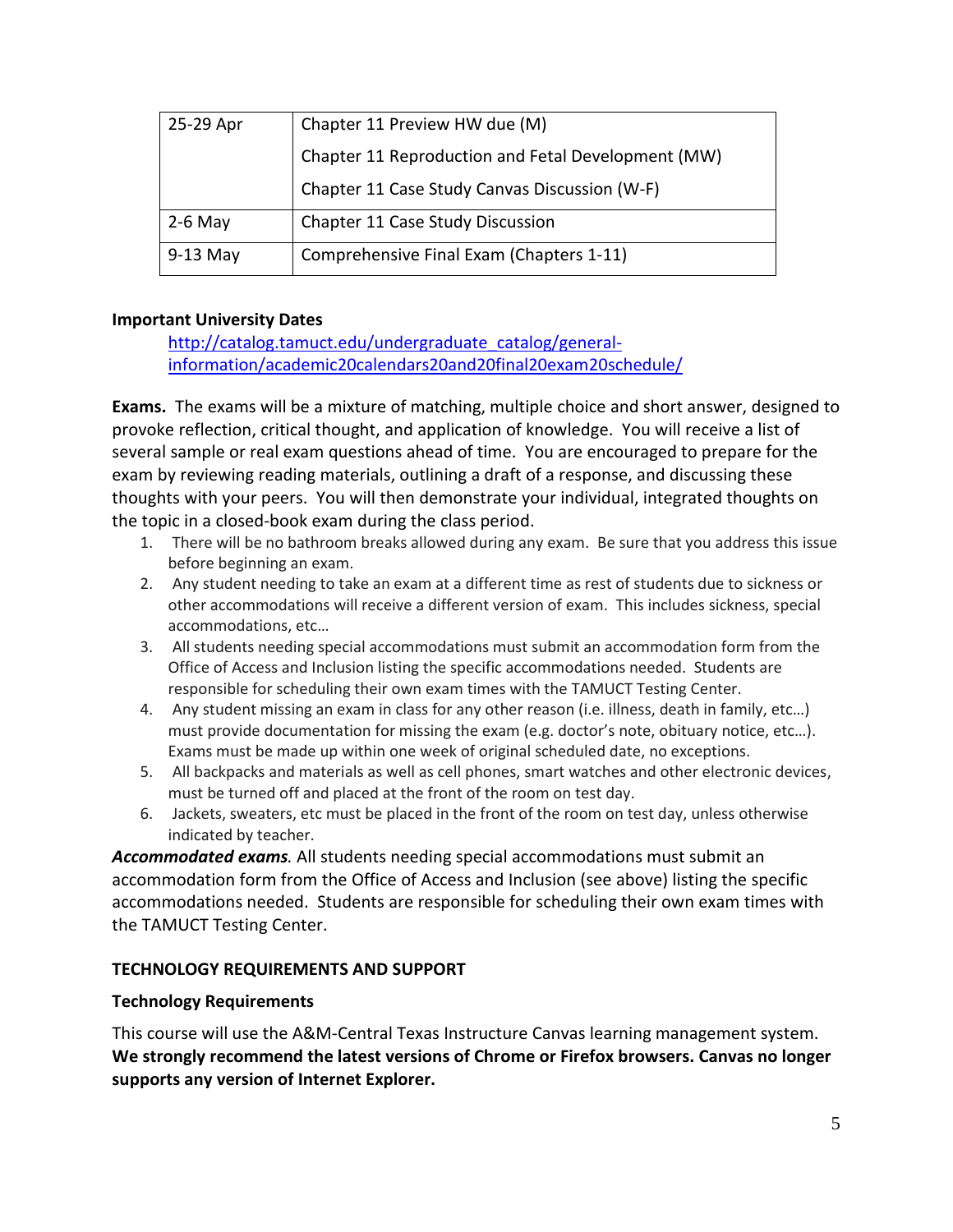Logon to A&M-Central Texas Canvas [https://tamuct.instructure.com/] or access Canvas through the TAMUCT Online link in myCT [https://tamuct.onecampus.com/]. You will log in through our Microsoft portal.

Username: Your MyCT email address. Password: Your MyCT password

You will also need the ability to take pictures (camera on phone, Adobe Scan, etc.) as some assignments require personal illustrations.

# **Canvas Support**

Use the Canvas Help link, located at the bottom of the left-hand menu, for issues with Canvas. You can select "Chat with Canvas Support," submit a support request through "Report a Problem," or call the Canvas support line: 1-844-757-0953.

For issues related to course content and requirements, contact your instructor.

# **Online Proctored Testing**

A&M-Central Texas uses Proctorio for online identity verification and proctored testing. This service is provided at no direct cost to students. If the course requires identity verification or proctored testing, the technology requirements are: Any computer meeting the minimum computing requirements, plus web camera, speaker, and microphone (or headset). Proctorio also requires the Chrome web browser with their custom plug in.

# **Other Technology Support**

For log-in problems, students should contact Help Desk Central, 24 hours a day, 7 days a week

Email: [helpdesk@tamu.edu](mailto:helpdesk@tamu.edu) Phone: (254) 519-5466 [Web Chat:](http://hdc.tamu.edu/) [http://hdc.tamu.edu] *Please let the support technician know you are an A&M-Central Texas student.*

# **UNIVERSITY RESOURCES, PROCEDURES, AND GUIDELINES**

# **Drop Policy**

If you discover that you need to drop this class, you must complete the [Drop Request](https://dynamicforms.ngwebsolutions.com/casAuthentication.ashx?InstID=eaed95b9-f2be-45f3-a37d-46928168bc10&targetUrl=https%3A%2F%2Fdynamicforms.ngwebsolutions.com%2FSubmit%2FForm%2FStart%2F53b8369e-0502-4f36-be43-f02a4202f612) Dynamic Form through Warrior Web.

[https://dynamicforms.ngwebsolutions.com/casAuthentication.ashx?InstID=eaed95b9-f2be-45f3-a37d-

46928168bc10&targetUrl=https%3A%2F%2Fdynamicforms.ngwebsolutions.com%2FSubmit%2F Form%2FStart%2F53b8369e-0502-4f36-be43-f02a4202f612].

Faculty cannot drop students; this is always the responsibility of the student. The Registrar's Office will provide a deadline on the Academic Calendar for which the form must be completed. Once you submit the completed form to the Registrar's Office, you must go into Warrior Web and confirm that you are no longer enrolled. If you still show as enrolled, FOLLOW-UP with the Registrar's Office immediately. You are to attend class until the procedure is complete to avoid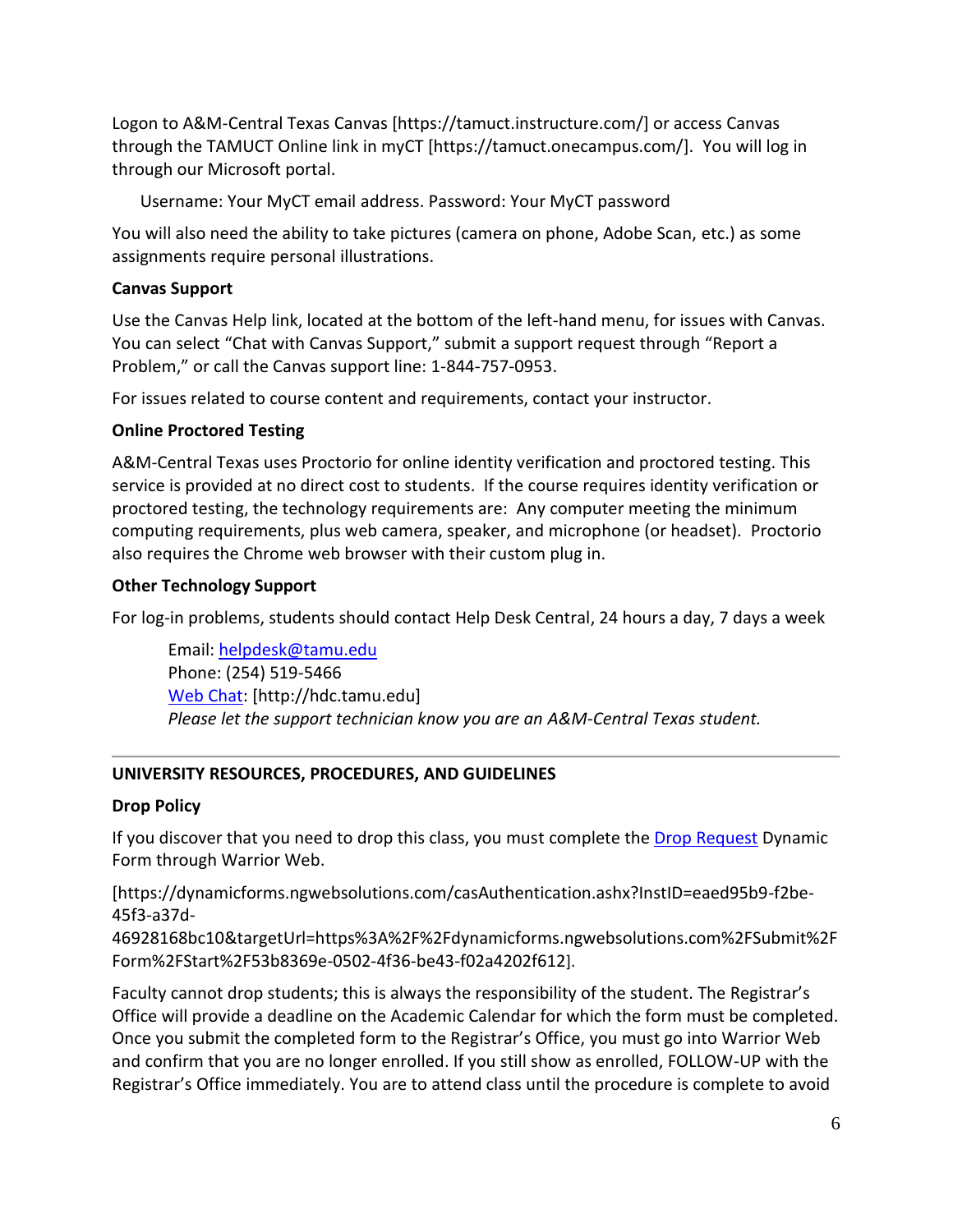penalty for absence. Should you miss the drop deadline or fail to follow the procedure, you will receive an F in the course, which may affect your financial aid and/or VA educational benefits.

# **Academic Integrity**

Texas A&M University-Central Texas values the integrity of the academic enterprise and strives for the highest standards of academic conduct. A&M-Central Texas expects its students, faculty, and staff to support the adherence to high standards of personal and scholarly conduct to preserve the honor and integrity of the creative community. Any deviation by students from this expectation may result in a failing grade for the assignment and potentially a failing grade for the course. All academic misconduct concerns will be referred to the Office of Student Conduct. When in doubt on collaboration, citation, or any issue, please contact your instructor before taking a course of action.

For more [information](https://nam04.safelinks.protection.outlook.com/?url=https%3A%2F%2Fwww.tamuct.edu%2Fstudent-affairs%2Fstudent-conduct.html&data=04%7C01%7Clisa.bunkowski%40tamuct.edu%7Ccfb6e486f24745f53e1a08d910055cb2%7C9eed4e3000f744849ff193ad8005acec%7C0%7C0%7C637558437485252160%7CUnknown%7CTWFpbGZsb3d8eyJWIjoiMC4wLjAwMDAiLCJQIjoiV2luMzIiLCJBTiI6Ik1haWwiLCJXVCI6Mn0%3D%7C1000&sdata=yjftDEVHvLX%2FhM%2FcFU0B99krV1RgEWR%2BJ%2BhvtoR6TYk%3D&reserved=0) regarding the Student Conduct process, [https://www.tamuct.edu/student-affairs/student-conduct.html].

If you know of potential honor violations by other students, you may [submit](https://nam04.safelinks.protection.outlook.com/?url=https%3A%2F%2Fcm.maxient.com%2Freportingform.php%3FTAMUCentralTexas%26layout_id%3D0&data=04%7C01%7Clisa.bunkowski%40tamuct.edu%7Ccfb6e486f24745f53e1a08d910055cb2%7C9eed4e3000f744849ff193ad8005acec%7C0%7C0%7C637558437485262157%7CUnknown%7CTWFpbGZsb3d8eyJWIjoiMC4wLjAwMDAiLCJQIjoiV2luMzIiLCJBTiI6Ik1haWwiLCJXVCI6Mn0%3D%7C1000&sdata=CXGkOa6uPDPX1IMZ87z3aZDq2n91xfHKu4MMS43Ejjk%3D&reserved=0) a report, [https://cm.maxient.com/reportingform.php?TAMUCentralTexas&layout\_id=0].

# **Academic Accommodations**

At Texas A&M University-Central Texas, we value an inclusive learning environment where every student has an equal chance to succeed and has the right to a barrier-free education. The Warrior Center for Student Success, Equity and Inclusion is responsible for ensuring that students with a disability receive equal access to the university's programs, services and activities. If you believe you have a disability requiring reasonable accommodations, please contact the Office of Access and Inclusion, WH-212; or call (254) 501-5836. Any information you provide is private and confidential and will be treated as such.

For more information, please visit our **Access & Inclusion Canvas page (log-in required)** [https://tamuct.instructure.com/courses/717]

# **Important information for Pregnant and/or Parenting Students**

Texas A&M University-Central Texas supports students who are pregnant and/or parenting. In accordance with requirements of Title IX and related guidance from US Department of Education's Office of Civil Rights, the Dean of Student Affairs' Office can assist students who are pregnant and/or parenting in seeking accommodations related to pregnancy and/or parenting. Students should seek out assistance as early in the pregnancy as possible. For more information, please visit [Student Affairs](https://www.tamuct.edu/student-affairs/pregnant-and-parenting-students.html) [https://www.tamuct.edu/student-affairs/pregnantand-parenting-students.html]. Students may also contact the institution's Title IX Coordinator. If you would like to read more about these [requirements and guidelines](http://www2.ed.gov/about/offices/list/ocr/docs/pregnancy.pdf) online, please visit the website [http://www2.ed.gov/about/offices/list/ocr/docs/pregnancy.pdf].

Title IX of the Education Amendments Act of 1972 prohibits discrimination on the basis of sex and gender–including pregnancy, parenting, and all related conditions. A&M-Central Texas is able to provide flexible and individualized reasonable accommodation to pregnant and parenting students. All pregnant and parenting students should contact the Associate Dean in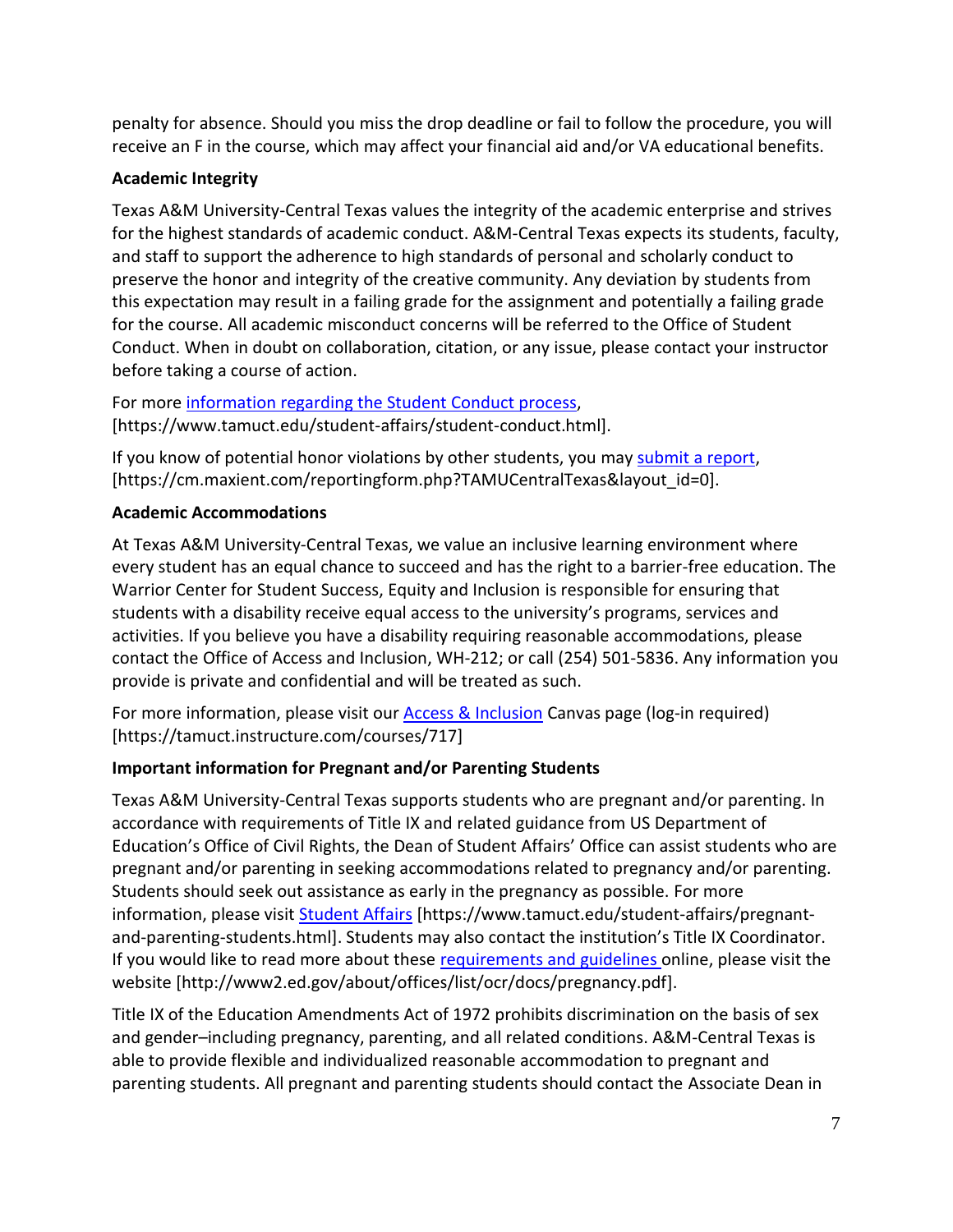the Division of Student Affairs at (254) 501-5909 to seek out assistance. Students may also contact the University's Title IX Coordinator.

# **Tutoring**

Tutoring is available to all A&M-Central Texas students, both virtually and in-person. Student success coaching is available online upon request.

If you have a question, are interested in becoming a tutor, or in need of success coaching contact the Warrior Center for Student Success, Equity and Inclusion at (254) 501-5836, visit the Warrior Center at 212 Warrior Hall, or by emailing [WarriorCenter@tamuct.edu.](mailto:WarriorCenter@tamuct.edu)

To schedule tutoring sessions and view tutor availability, please visit Tutor [Matching](https://tutormatchingservice.com/TAMUCT) [Services](https://tutormatchingservice.com/TAMUCT) [https://tutormatchingservice.com/TAMUCT] or visit the Tutoring Center in 111 Warrior Hall.

Chat live with a remote tutor 24/7 for almost any subject from on your computer! Tutor.com is an online tutoring platform that enables A&M-Central Texas students to log in and receive online tutoring support at no additional cost. This tool provides tutoring in over 40 subject areas except writing support. Access Tutor.com through Canvas.

# **University Writing Center**

University Writing Center: Located in Warrior Hall 416, the University Writing Center (UWC) at Texas A&M University–Central Texas (A&M–Central Texas) is a free service open to all A&M– Central Texas students. For the Spring 2022 semester, the hours of operation are from 10:00 a.m.-5:00 p.m. Monday thru Thursday in Warrior Hall 416 (with online tutoring available every hour as well) with satellite hours available online only Monday thru Thursday from 6:00-9:00 p.m. and Saturday 12:00-3:00 p.m.

Tutors are prepared to help writers of all levels and abilities at any stage of the writing process. While tutors will not write, edit, or grade papers, they will assist students in developing more effective composing practices. By providing a practice audience for students' ideas and writing, our tutors highlight the ways in which they read and interpret students' texts, offering guidance and support throughout the various stages of the writing process. In addition, students may work independently in the UWC by checking out a laptop that runs the Microsoft Office suite and connects to WIFI, or by consulting our resources on writing, including all of the relevant style guides. Whether you need help brainstorming ideas, organizing an essay, proofreading, understanding proper citation practices, or just want a quiet place to work, the UWC is here to help!

Students may arrange a one-to-one session with a trained and experienced writing tutor by making an appointment via [WCOnline](https://tamuct.mywconline.com/) [https://tamuct.mywconline.com/]. In addition, you can email Dr. Bruce Bowles Jr. at bruce.bowles@tamuct.edu if you have any questions about the UWC, need any assistance with scheduling, or would like to schedule a recurring appointment with your favorite tutor by making an appointment via [WCOnline](https://tamuct.mywconline.com/) [https://tamuct.mywconline.com/]. In addition, you can email Dr. Bruce Bowles Jr. at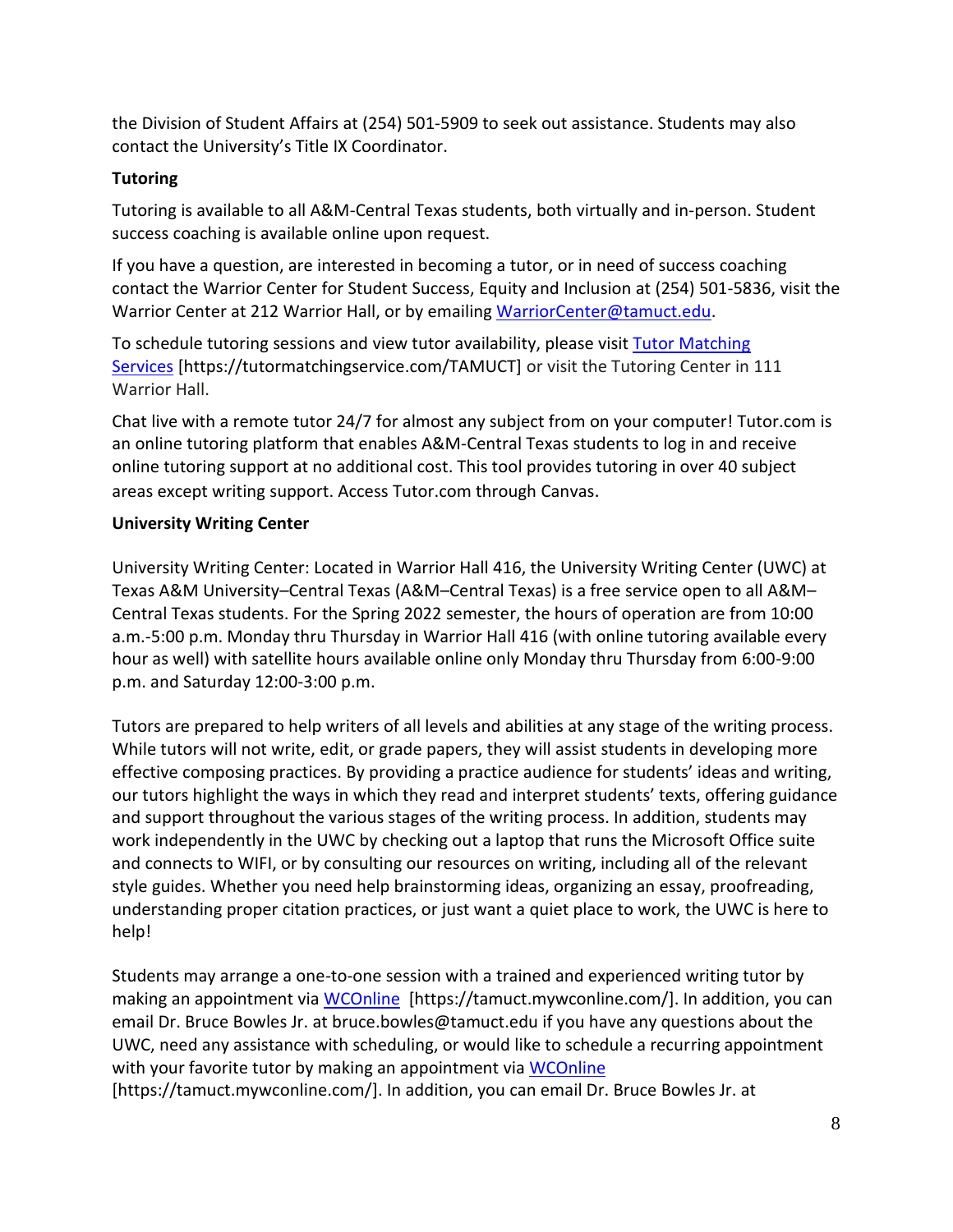bruce.bowles@tamuct.edu if you have any questions about the UWC, need any assistance with scheduling, or would like to schedule a recurring appointment with your favorite tutor.

# **University Library**

The University Library provides many services in support of research across campus and at a distance. We offer over 200 electronic databases containing approximately 400,000 eBooks and 82,000 journals, in addition to the 96,000 items in our print collection, which can be mailed to students who live more than 50 miles from campus. Research guides for each subject taught at A&M-Central Texas are available through our website to help students navigate these resources. On campus, the library offers technology including cameras, laptops, microphones, webcams, and digital sound recorders.

Research assistance from a librarian is also available 24 hours a day through our online chat service, and at the reference desk when the library is open. Research sessions can be scheduled for more comprehensive assistance, and may take place virtually through WebEx, Microsoft Teams or in-person at the library. Schedule an [appointment](https://nam04.safelinks.protection.outlook.com/?url=https%3A%2F%2Ftamuct.libcal.com%2Fappointments%2F%3Fg%3D6956&data=04%7C01%7Clisa.bunkowski%40tamuct.edu%7Cde2c07d9f5804f09518008d9ab7ba6ff%7C9eed4e3000f744849ff193ad8005acec%7C0%7C0%7C637729369835011558%7CUnknown%7CTWFpbGZsb3d8eyJWIjoiMC4wLjAwMDAiLCJQIjoiV2luMzIiLCJBTiI6Ik1haWwiLCJXVCI6Mn0%3D%7C3000&sdata=KhtjgRSAw9aq%2FoBsB6wyu8b7PSuGN5EGPypzr3Ty2No%3D&reserved=0)

[here](https://nam04.safelinks.protection.outlook.com/?url=https%3A%2F%2Ftamuct.libcal.com%2Fappointments%2F%3Fg%3D6956&data=04%7C01%7Clisa.bunkowski%40tamuct.edu%7Cde2c07d9f5804f09518008d9ab7ba6ff%7C9eed4e3000f744849ff193ad8005acec%7C0%7C0%7C637729369835011558%7CUnknown%7CTWFpbGZsb3d8eyJWIjoiMC4wLjAwMDAiLCJQIjoiV2luMzIiLCJBTiI6Ik1haWwiLCJXVCI6Mn0%3D%7C3000&sdata=KhtjgRSAw9aq%2FoBsB6wyu8b7PSuGN5EGPypzr3Ty2No%3D&reserved=0) [https://tamuct.libcal.com/appointments/?g=6956]. Assistance may cover many topics, including how to find articles in peer-reviewed journals, how to cite resources, and how to piece together research for written assignments.

Our 27,000-square-foot facility on the A&M-Central Texas main campus includes student lounges, private study rooms, group work spaces, computer labs, family areas suitable for all ages, and many other features. Services such as interlibrary loan, TexShare, binding, and laminating are available. The library frequently offers workshops, tours, readings, and other events. For more information, please visit our Library [website](https://nam04.safelinks.protection.outlook.com/?url=https%3A%2F%2Ftamuct.libguides.com%2Findex&data=04%7C01%7Clisa.bunkowski%40tamuct.edu%7C7d8489e8839a4915335f08d916f067f2%7C9eed4e3000f744849ff193ad8005acec%7C0%7C0%7C637566044056484222%7CUnknown%7CTWFpbGZsb3d8eyJWIjoiMC4wLjAwMDAiLCJQIjoiV2luMzIiLCJBTiI6Ik1haWwiLCJXVCI6Mn0%3D%7C1000&sdata=2R755V6rcIyedGrd4Os5rkgn1PvhHKU3kUV1vBKiHFo%3D&reserved=0) [http://tamuct.libguides.com/index].

# **OPTIONAL POLICY STATEMENTS**

# **A Note about Sexual Violence at A&M-Central Texas**

Sexual violence is a serious safety, social justice, and public health issue. The university offers support for anyone struggling with these issues. University faculty are mandated reporters, so if someone discloses that they were sexually assaulted (or a victim of Domestic/Dating Violence or Stalking) while a student at TAMUCT, faculty members are required to inform the Title IX Office. If you want to discuss any of these issues confidentially, you can do so through Student Wellness and Counseling (254-501-5955) located on the second floor of Warrior Hall (207L).

Sexual violence can occur on our campus because predators often feel emboldened, and victims often feel silenced or shamed. It is incumbent on ALL of us to find ways to actively create environments that tell predators we don't agree with their behaviors and tell survivors we will support them. Your actions matter. Don't be a bystander; be an agent of change. For additional information on campus policy and resources visit the **Title IX webpage** [\[https://www.tamuct.edu/compliance/titleix.html\]](https://www.tamuct.edu/compliance/titleix.html).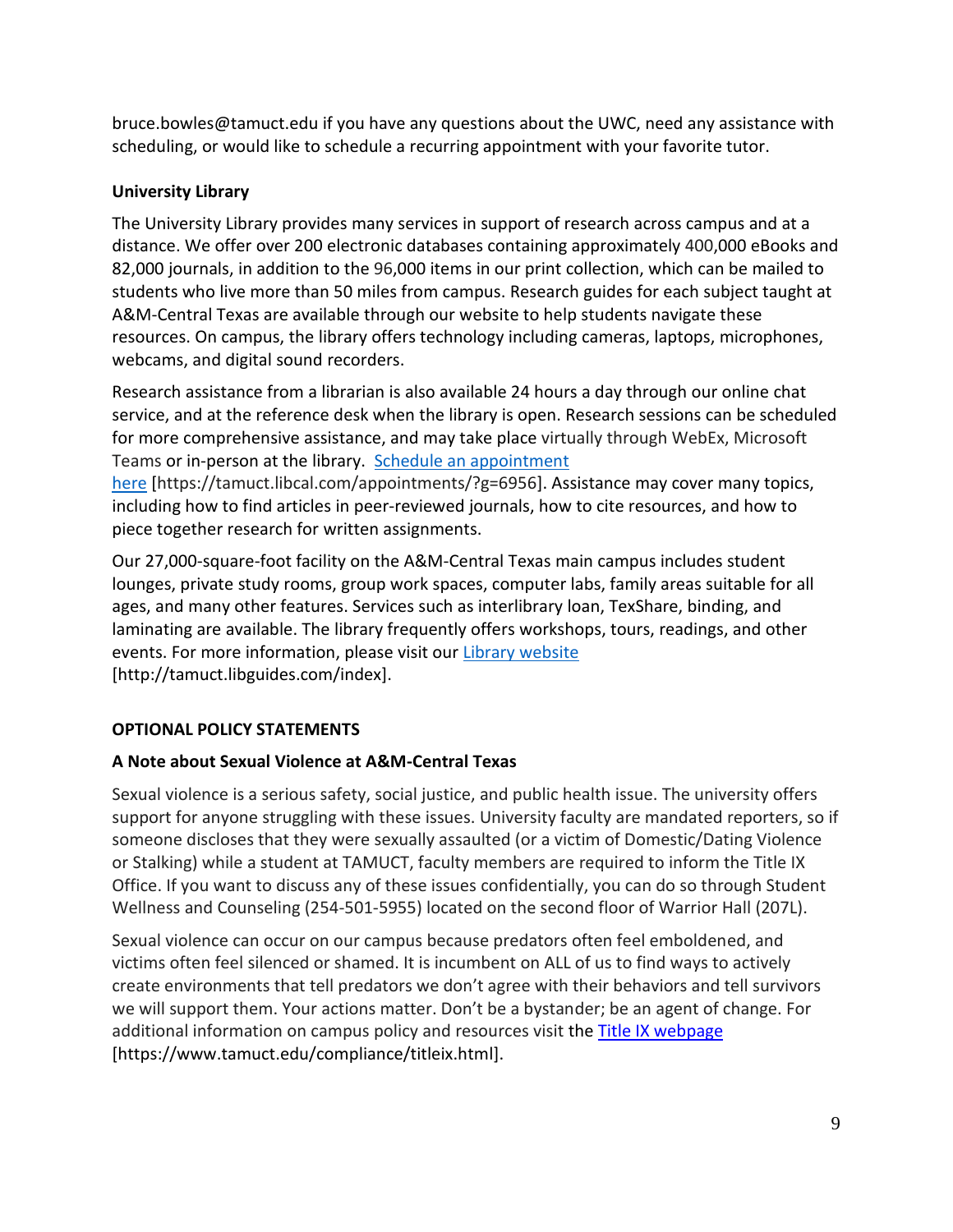#### **Behavioral Intervention**

Texas A&M University-Central Texas cares about the safety, health, and well-being of its students, faculty, staff, and community. If you are aware of individuals for whom you have a concern, please make a referral to the Behavioral Intervention Team. Referring your concern shows you care. You can complete the [referral](https://cm.maxient.com/reportingform.php?TAMUCentralTexas&layout_id=2) online

[https://cm.maxient.com/reportingform.php?TAMUCentralTexas&layout\_id=2].

Anonymous referrals are accepted. Please see the [Behavioral Intervention Team](https://www.tamuct.edu/bit) website for more information [https://www.tamuct.edu/bit]. If a person's behavior poses an imminent threat to you or another, contact 911 or A&M-Central Texas University Police at 254-501-5805.

### **OTHER POLICIES**

### **Grade Dispute Policy**

Grading disputes must be presented in writing no later than 24 hours the assignment has been returned. Dispute must be supported by a credible source. Although I will consider your request, I reserve the right to adjust your grade or reject your request.

### **Assignments**

Assignments are designed to help you build a study guide for exams while satisfying the SLOs and module objectives. I will not give additional study materials. I will not accept assignments by email. Please see **Rubrics** for additional information.

### **Late Assignments**

I expect that all assignments will be turned in on time. Late assignments impede my ability to provide timely feedback. Furthermore, extra time taken to complete any assignment may be viewed as an unfair advantage. Therefore, the highest grade allowed for a late assignment is an 80 B. Deductions for incorrect or partial responses will be taken from 80 pts. I reserve the right to decline late work if I observe that being late is habitual. I will not accept late work after the assignment has been returned.

### **Assessments: Exams and Quizzes**

I will not provide additional study material for exams or quizzes. You are expected to treat quizzes like study guides. For quizzes you will receive randomly selected questions from a question bank. You are allowed 3 attempts and your grade is the average of all attempts. You are allowed to save questions and answers as a part of your study material. Exams, on the other hand, are closed-book, in-class, written assessments of your mastery of the SLOs. Please see **Rubrics** for additional information.

### **Missed Exam**

If you have a valid reason for missing an exam, please notify me PRIOR to the exam. Missed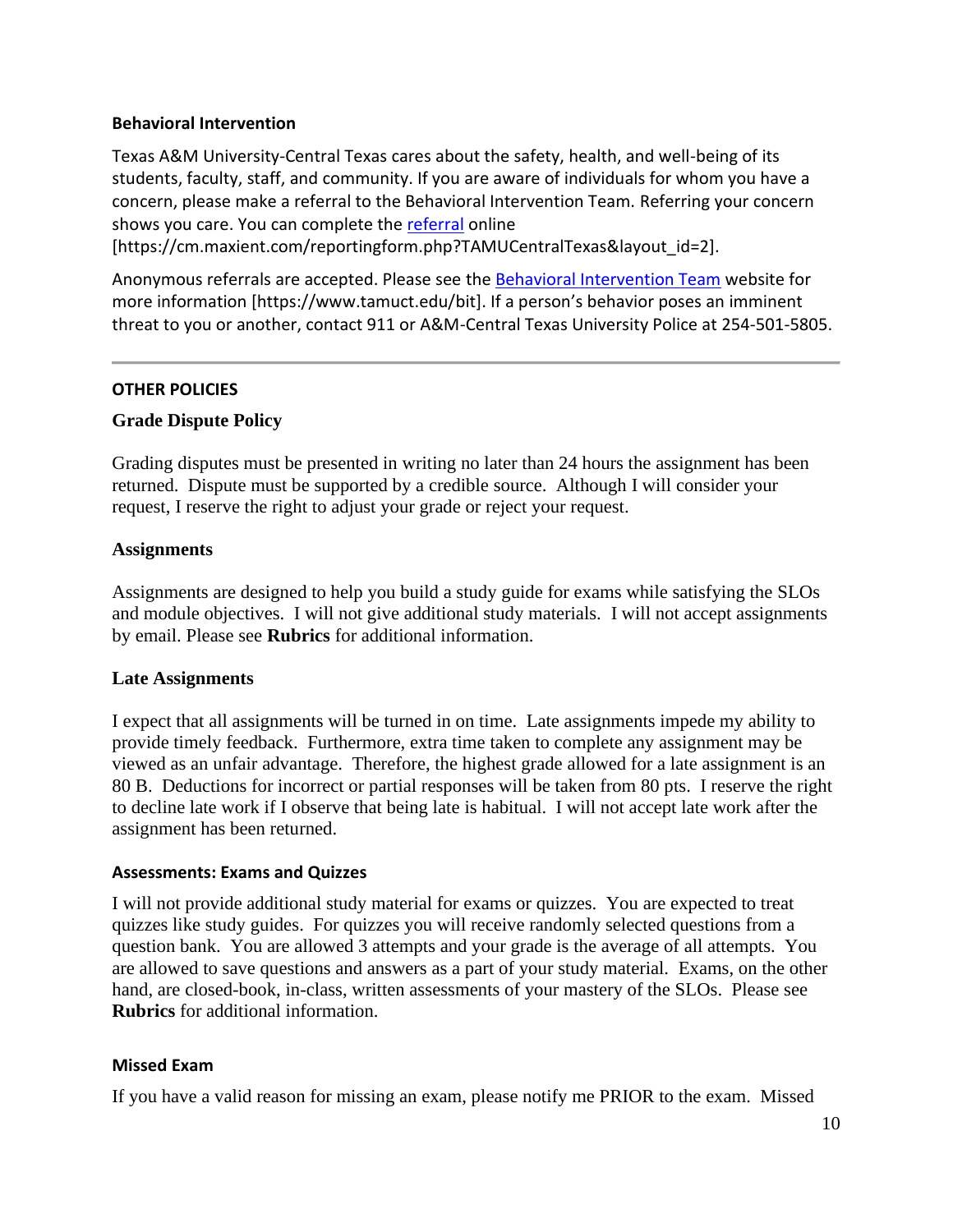exam MUST be made up within 7 days of the scheduled test date. Documentation is required before the makeup exam is administered.

### **What I expect of you**

I expect professional, eager learners who are prepared for discussions. The is no substitution for being present during our allotted class time. PowerPoints are from the text, but I may expound where I see fit. There will always be a point to my expounding and that point may be on an exam. In the occasion that an unavoidable situation or conflict of time, you are expected to be proactive in acquiring the content that you missed. I will work with a motivated and proactive student.

### **What you can expect from me**

I will start and end class on-time, be accessible by Canvas Inbox, phone, or walk-ins during office hours. I will be responsive to feedback and constructive feedback for course improvement. I will abide by everything outlined in this syllabus.

# **Grading Policy**

- I. Rubrics
	- a. Chapter Preview Assignments
		- i. Satisfies SLOs b, c, and d
		- ii. These assignments are designed to be your first exposure to new vocabulary and the foundation for your self-cultivated exam studyguides.
		- iii. Each assignment will be worth 100 points total.
		- iv. The following tasks will be assigned to various vocabulary terms.
			- 1. Define(D)
			- 2. Diagram and Label (DL)
			- 3. Compare and Contrast (CC)
			- 4. Give an example (Ex)
		- v. Example: Depolarization (D)
		- vi. The point value of each term depends on the number of total terms. The points(pts) for each term are divided by the number of tasks assigned to the that term. For example:
			- 1. 20 vocabulary terms = 5 pts each
			- 2. Ligand-gated ion channels (D) (Ex) =2.5 pts for (D), 2.5 pts for (Ex)
		- vii. Blanks and incorrect answers will be assessed for 0 pts.
	- b. Quizzes
		- i. Satisfies SLOs a-e
		- ii. Are designed to provide immediate feedback on your grasp of the material.
		- iii. Covers 2 chapters at a time, worth 50 pts
			- 1. Multiple choice = 2 pts/each
			- 2. Fill-In the Blanks = 2 pts/each
			- 3. Matching = 2 pts/each
			- 4. True/False = 2 pts/each